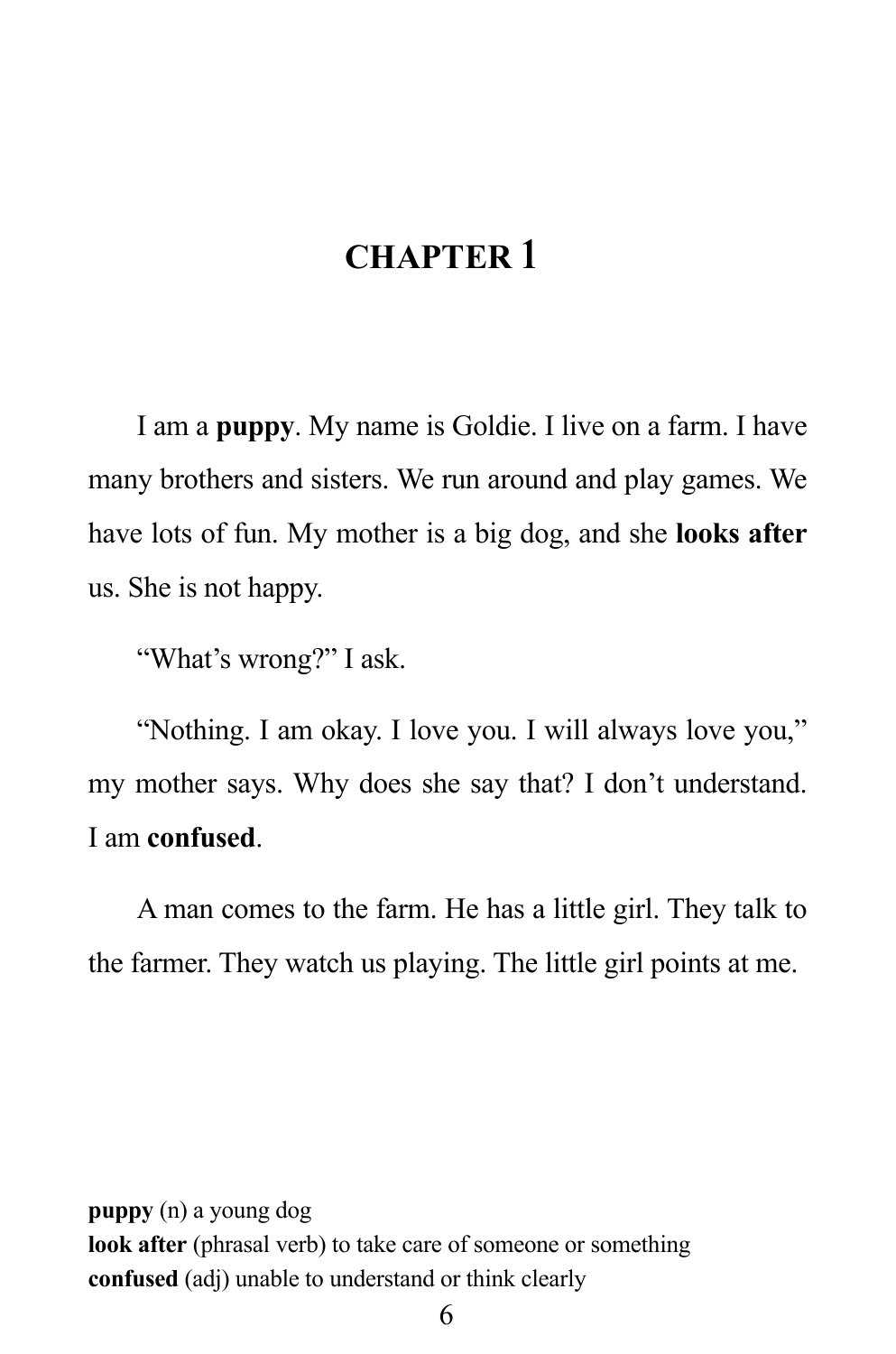

*We run around and play games. We have lots of fun.*

The farmer walks over to me. He picks me up and gives me to the little girl. I **whine**. I want to go to play.

whine (v) to make a high, crying sound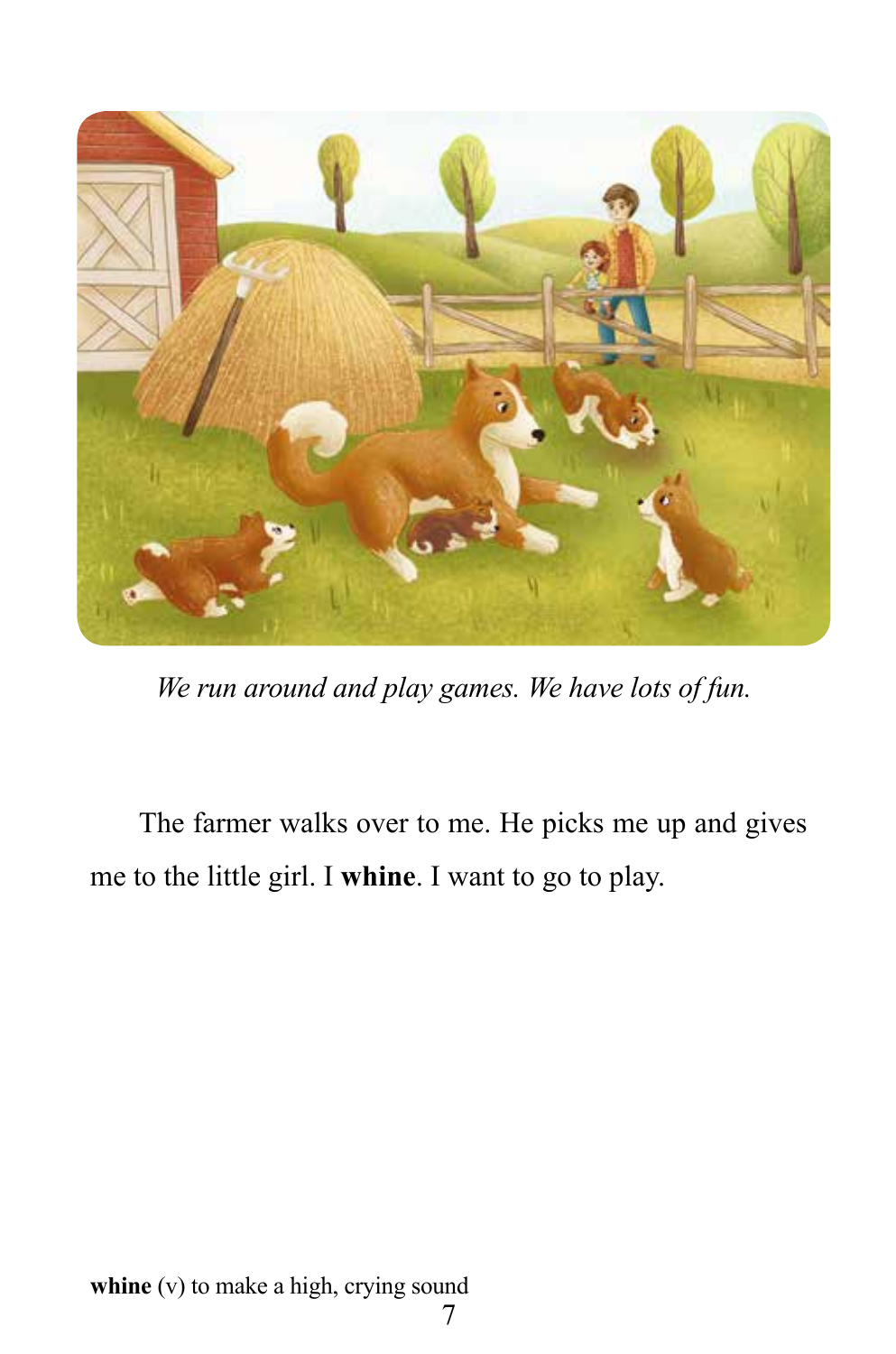The father gives the farmer some money and the little girl takes me to her car. She puts me in the back. I look out of the window. I see my mother. She is crying. I start crying too.

The father and the little girl take me away. I don't live on the farm now. They take me to a big house. It is in a town and it has a big garden. There is an old dog in the garden. He looks very grumpy. There is a cat in the window.



*I look out of the window.*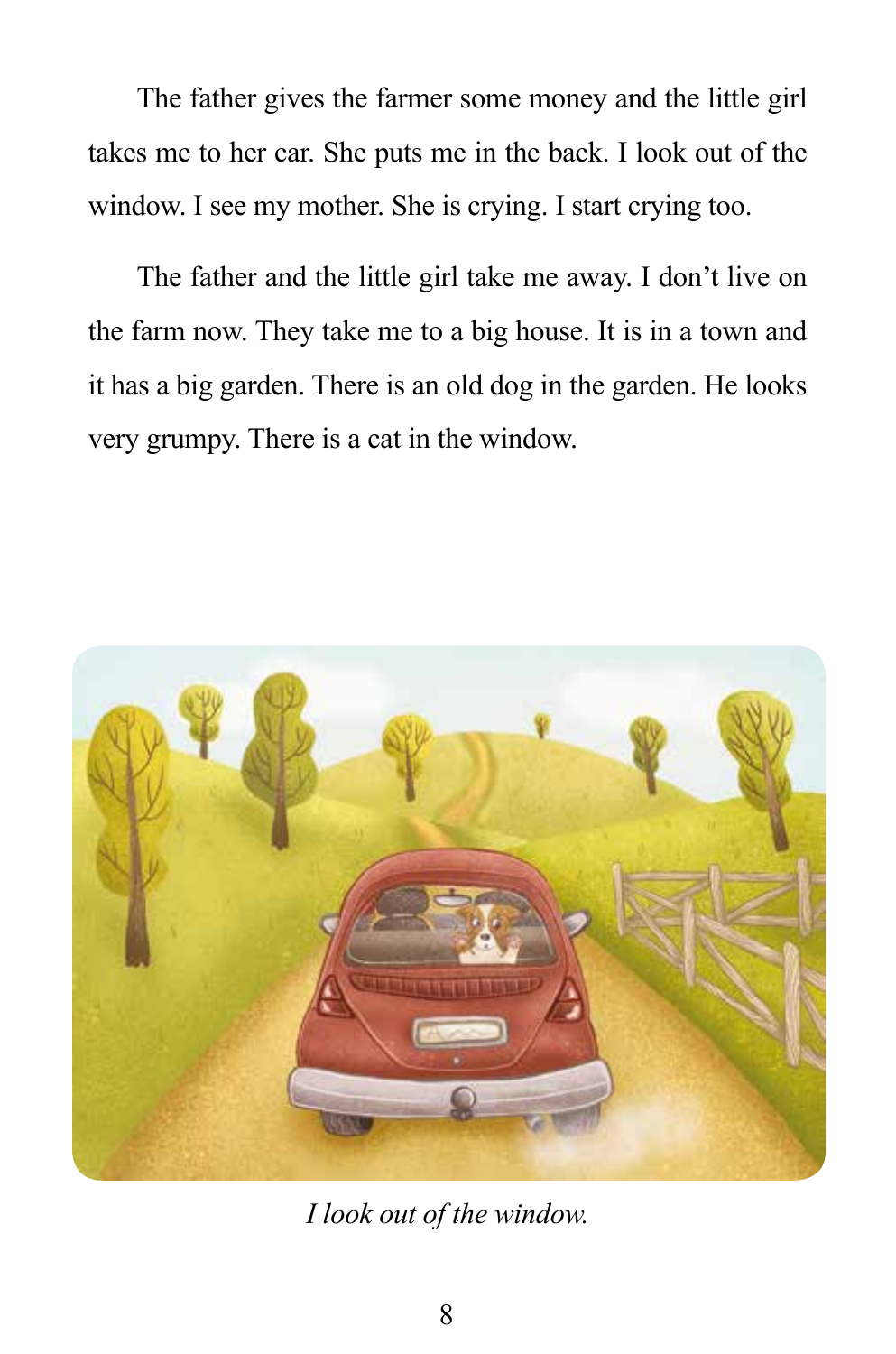

*There is an old dog in the garden. He looks very grumpy. There is a cat in the window.*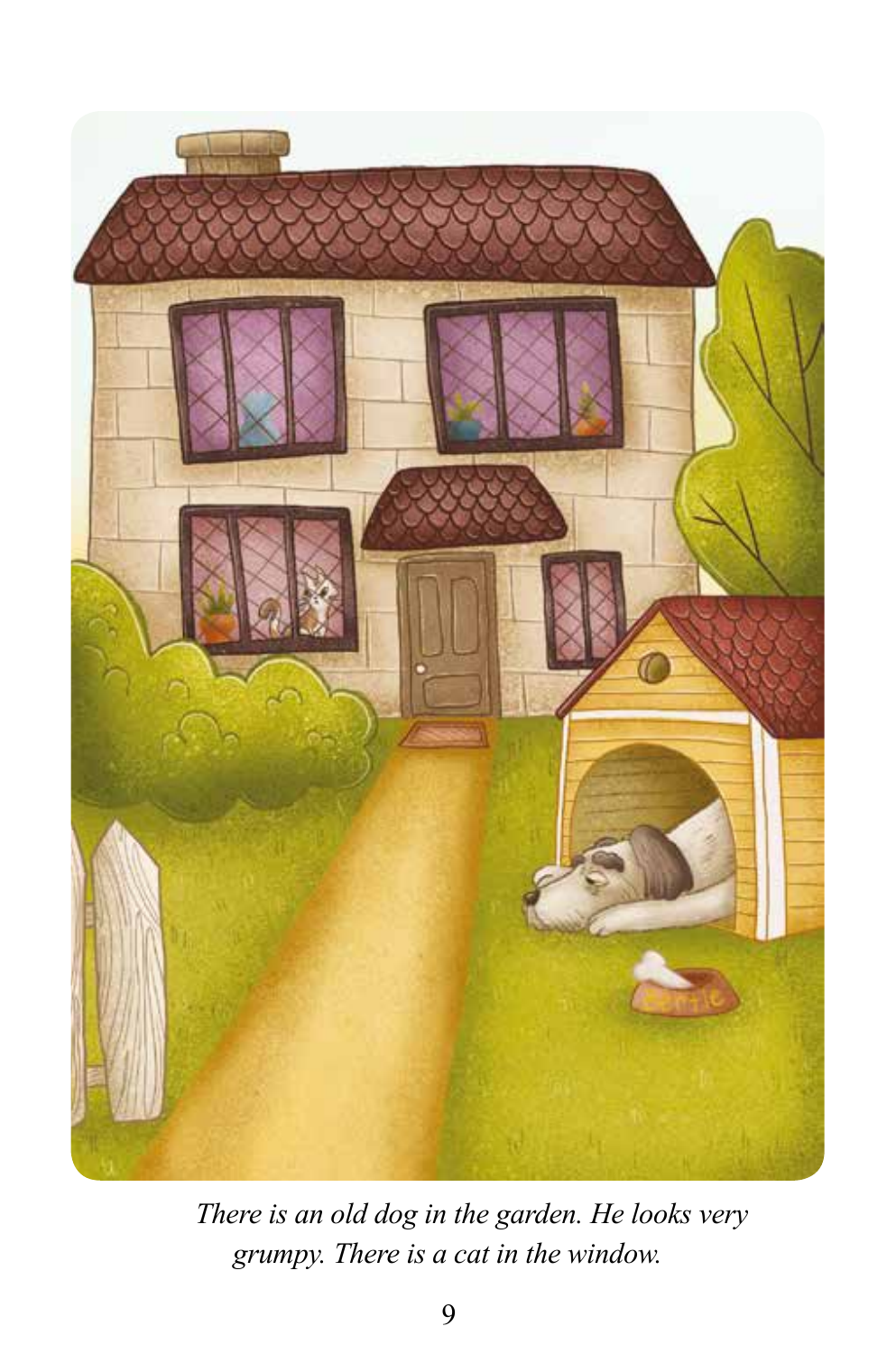# **QUIZZES**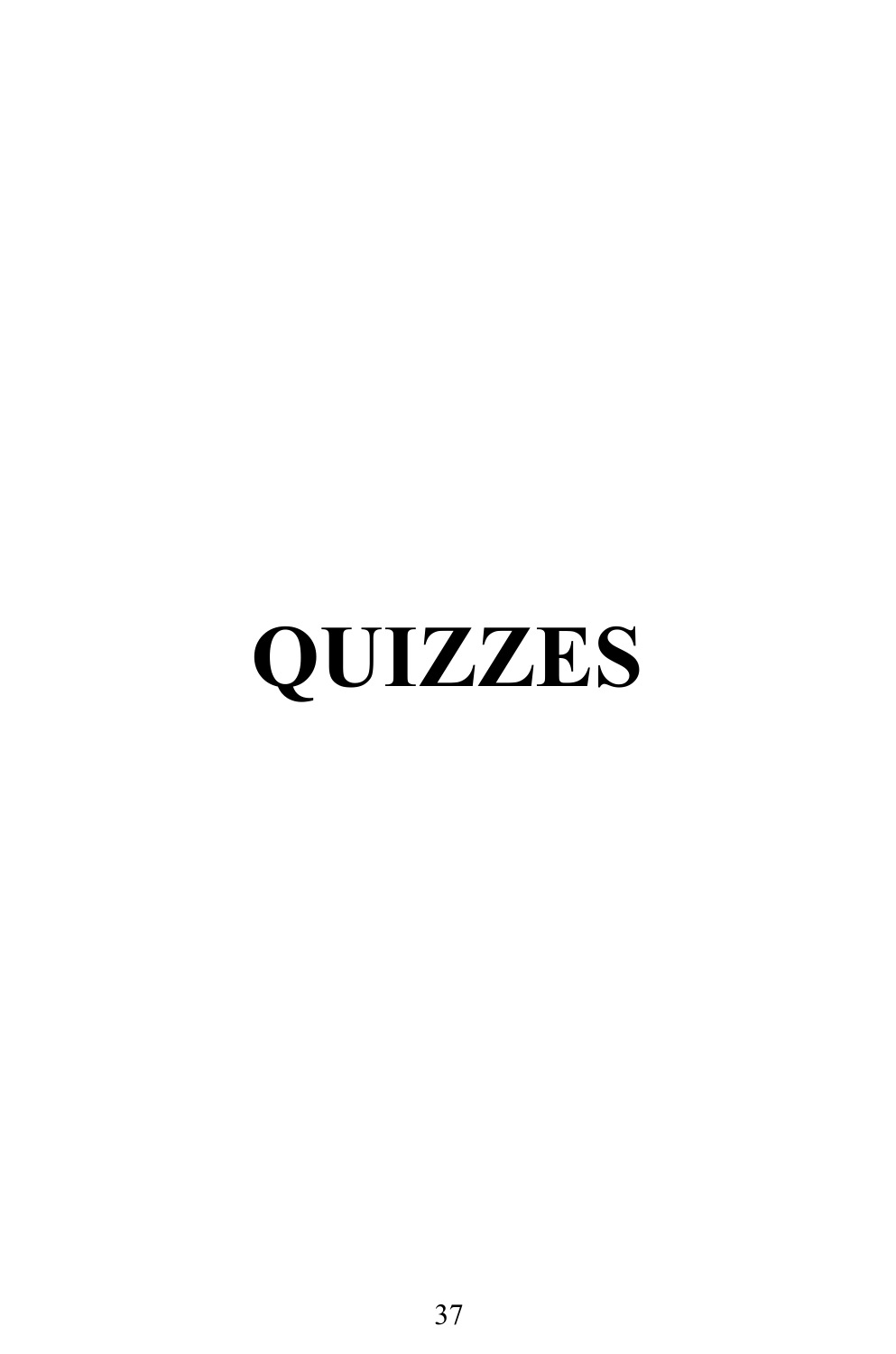# **COMPREHENSION QUIZ**

#### **Test 1**

### **Are the following sentences TRUE (T) or FALSE (F)?**

| 1. | The father buys Goldie from a farm.               | T / F |
|----|---------------------------------------------------|-------|
| 2. | The cat's name is Queenie.                        | T / F |
| 3. | The cat is very nice to Goldie.                   | T / F |
| 4. | Bertie plays with Goldie.                         | T / F |
| 5. | The little girl plays with Goldie.                | T / F |
| 6. | The little girl loves Goldie.                     | T / F |
| 7. | The father wants to take Bertie to the vet.       | T / F |
| 8. | Goldie walks the little girl home.                | T / F |
| 9. | Bertie dies and Queenie replaces him.             | T / F |
|    | 10. The burglars are not afraid of Goldie.        | T / F |
|    | 11. Goldie bites one of the burglars.             | T / F |
|    | 12. The police take the burglars away.            | T / F |
|    | 13. Goldie doesn't go on holiday with the family. | T / F |
|    | 14. The bear hurts Goldie.                        | T / F |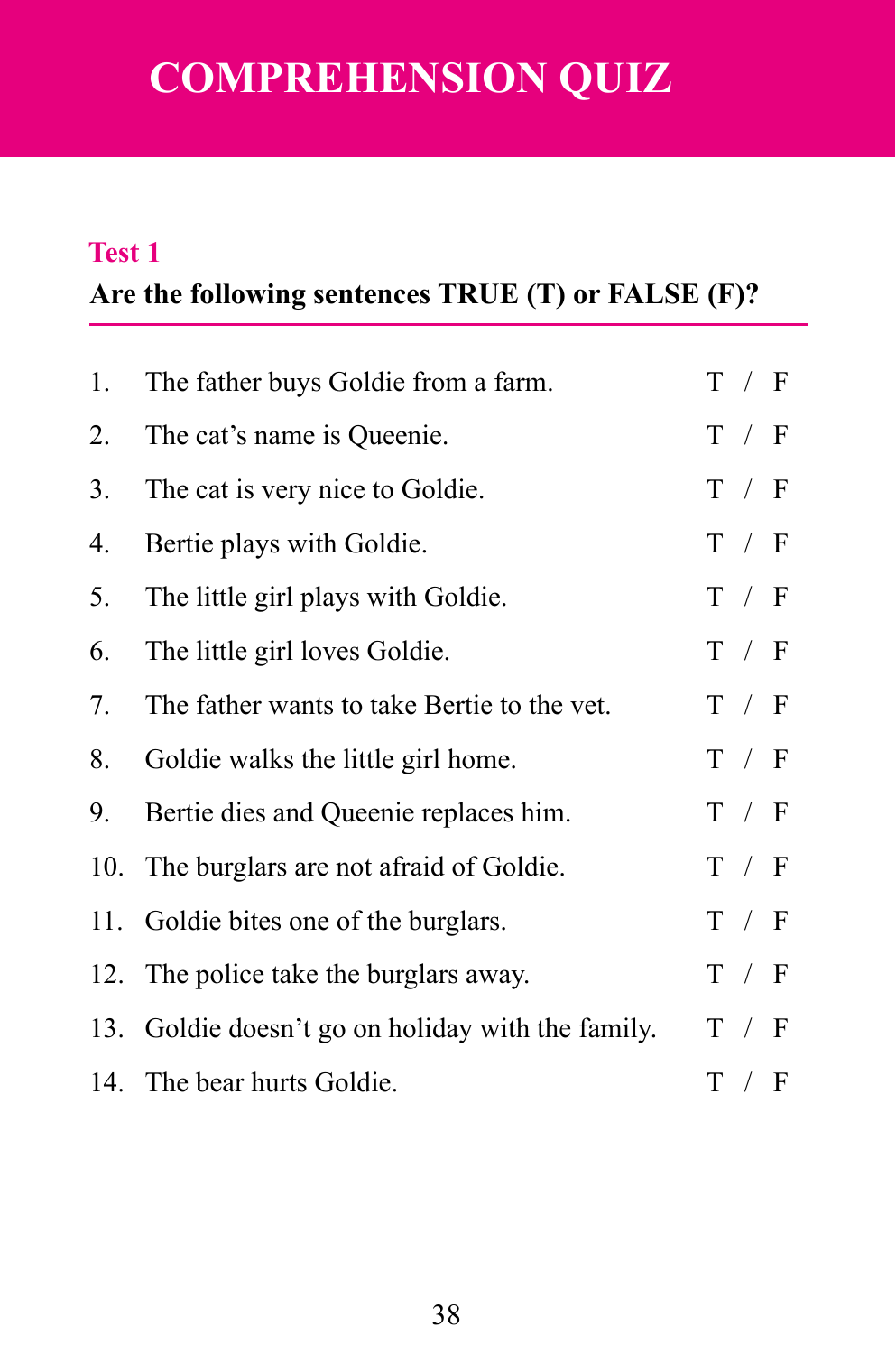# **GRAMMAR QUIZ**

### **Test 1**

### Correct the verbs written in bold.

|    | 1. The cat <b>watchs</b> the little girl.        |
|----|--------------------------------------------------|
| 2. | Bertie lyes on the grass.                        |
| 3. | The little girl <b>lookes</b> after Goldie.<br>. |
| 4. | She takes me outside. She throwes the ball.      |
| 5. | Goldie playes with the little girl.              |
| 6. | Goldie guardes the family.                       |
| 7. | Ten years pass and Bertie dyes.                  |
| 8. | Goldie growles at the burglars.                  |
| 9. | The father buryes Bertie.                        |
|    | 10. Queenie laughes at Goldie.                   |
|    | 11. The mother <b>calles</b> the police.         |
|    |                                                  |